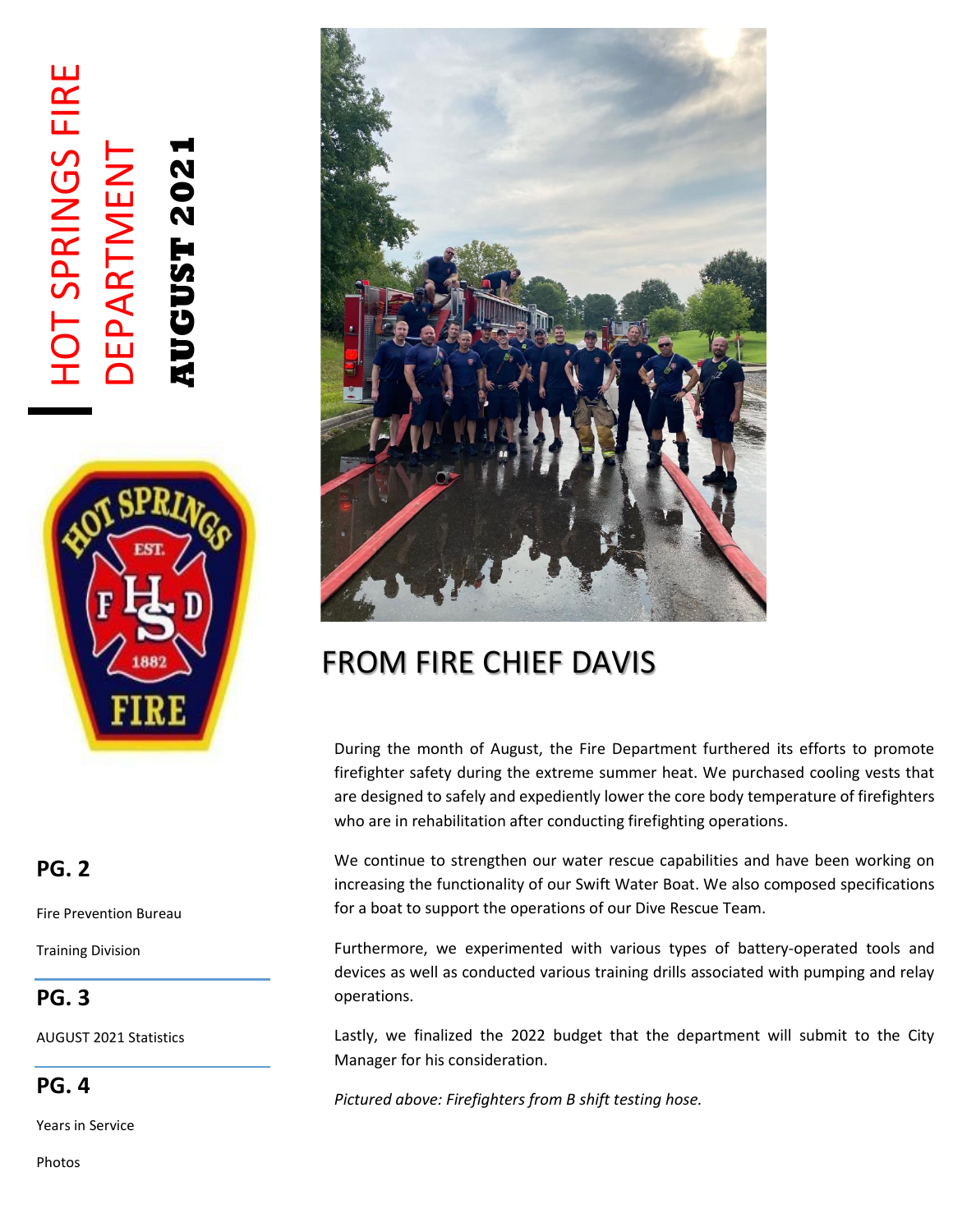

# **FIRE PREVENTION BUREAU**

#### FIRE MARSHAL, TOM BRAUGHON

The Fire Prevention Bureau conducted 391 inspections for August including 19 Certificate of Occupancies: Walmart Neighborhood Market, Lakeside Performing Arts, Essential Pathways, Lakeside Jr. High. Lakeside Primary cafeteria. Lakeside Intermediate cafeteria, Arkansas Professional Hearing Care, Sweet and Sassy Vinyl Sublimation, 10 Federal Storage, Shannon's Jewelers, Tribe Coffee, Bath House Row Antiques, Ohio club, Simply Travel, All Services Consulting, Cadena Fitcher, Inc., Passport Center, Patterson's Pawn Shop, A&W Root Beer. Suppression companies completed 372 prefire plans of local businesses.

*Above: Driver Jeff Mitchell (left) and Lieutenant Alan Wilson (right) try out the new cooling vest system.* 

*Below: Firefighter Recruit Christian Silvar practices a self rescue method of breaching a wall and maneuvering through a stud wall.*



# **TRAINING DIVISION**

#### TRAINING OFFICER, TY FARRIS

-EMT class continued through August with classes being held on Tuesdays, Wednesdays, and Thursdays. Students also began doing internship clinicals with Lifenet as they observed patient care as an EMT student on the ambulance. These clinical hours are part of the state and national requirements for EMT licensure.

-HSFD hired another Firefighter Recruit in August and completed their orientation before attending the Arkansas Fire Academy with our other four Recruits hired in June. The Fire Academy classes started August 15 in Camden with the first week certifying the FFs in Emergency Medical Responder and the last 7 weeks will prepare them for their Firefighter I/II certifications.

-Relay pumping operations were reviewed and practiced by all shifts as part of our annual training. These relay operations are for areas where structures may be farther than 1000 feet from a fire hydrant. In these instances, several fire engines are used as a relay system in order to provide adequate water to the pumper at the structure. -Our annual hose testing began with training on a new hose pump testing system purchased this year. This new pump allows for hose testing to be conducted without putting Engine Companies out of service during the testing process.

-HSFD personnel began preparing for the upcoming promotion exams in October by studying the required literature for their respective promotion ranks.

-A battery-operated chainsaw was purchased to test if it would be efficient for firefighting operations. Companies worked with chainsaws and cut several different objects and found the saw very efficient and easy to work with. HSFD purchased chainsaws for each Engine Company and Rescue Truck.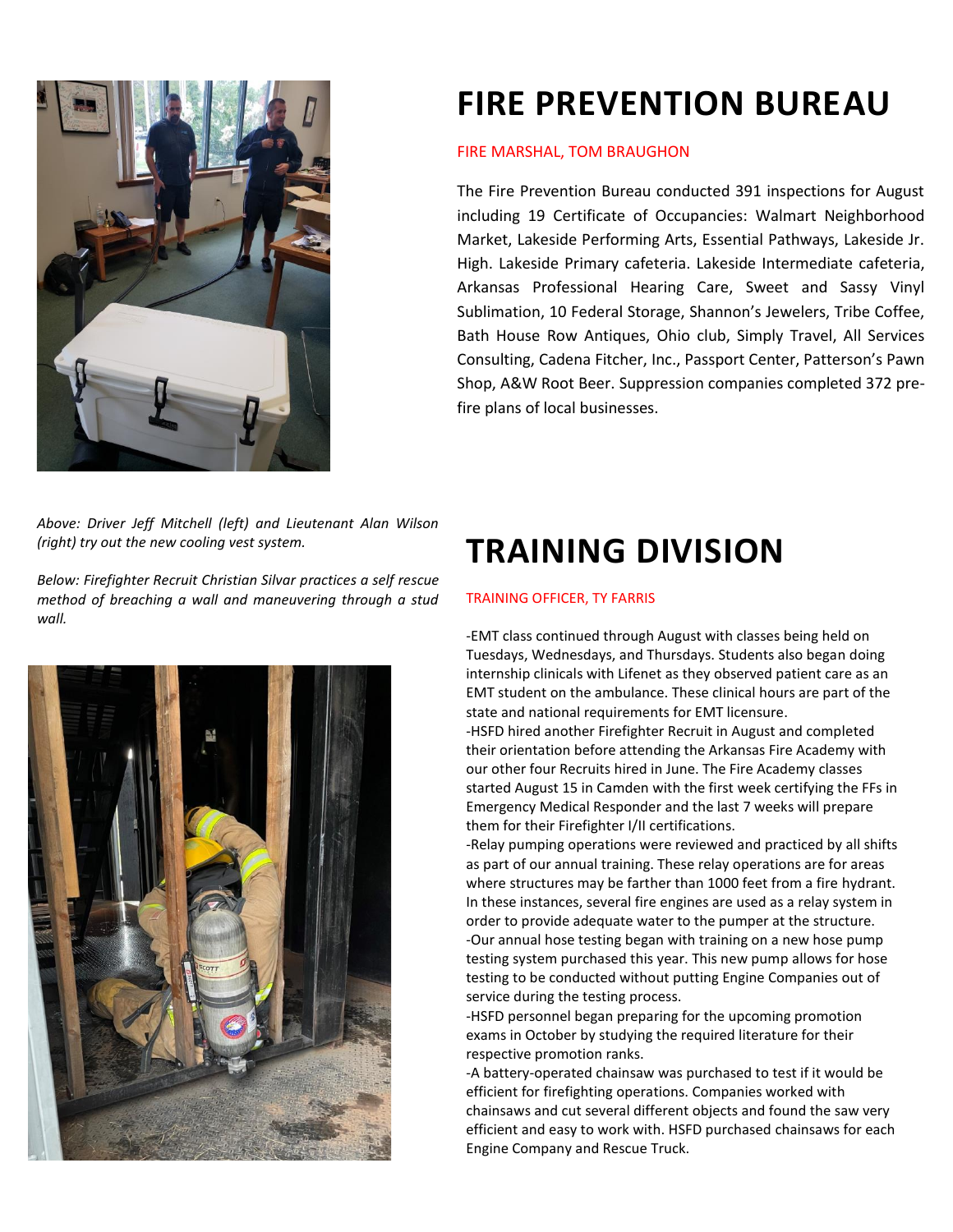

# **AUGUST 2021**

#### STRUCTURE FIRES

Structure fire loss through August 2021: \$ 777,620

Total Property Saved through August 2021: \$10,006,090

Average response time to structure fires for August 2021: 3:30

## **MONTHLY INCIDENT COUNTS AUGUST SITUATION FOUND**